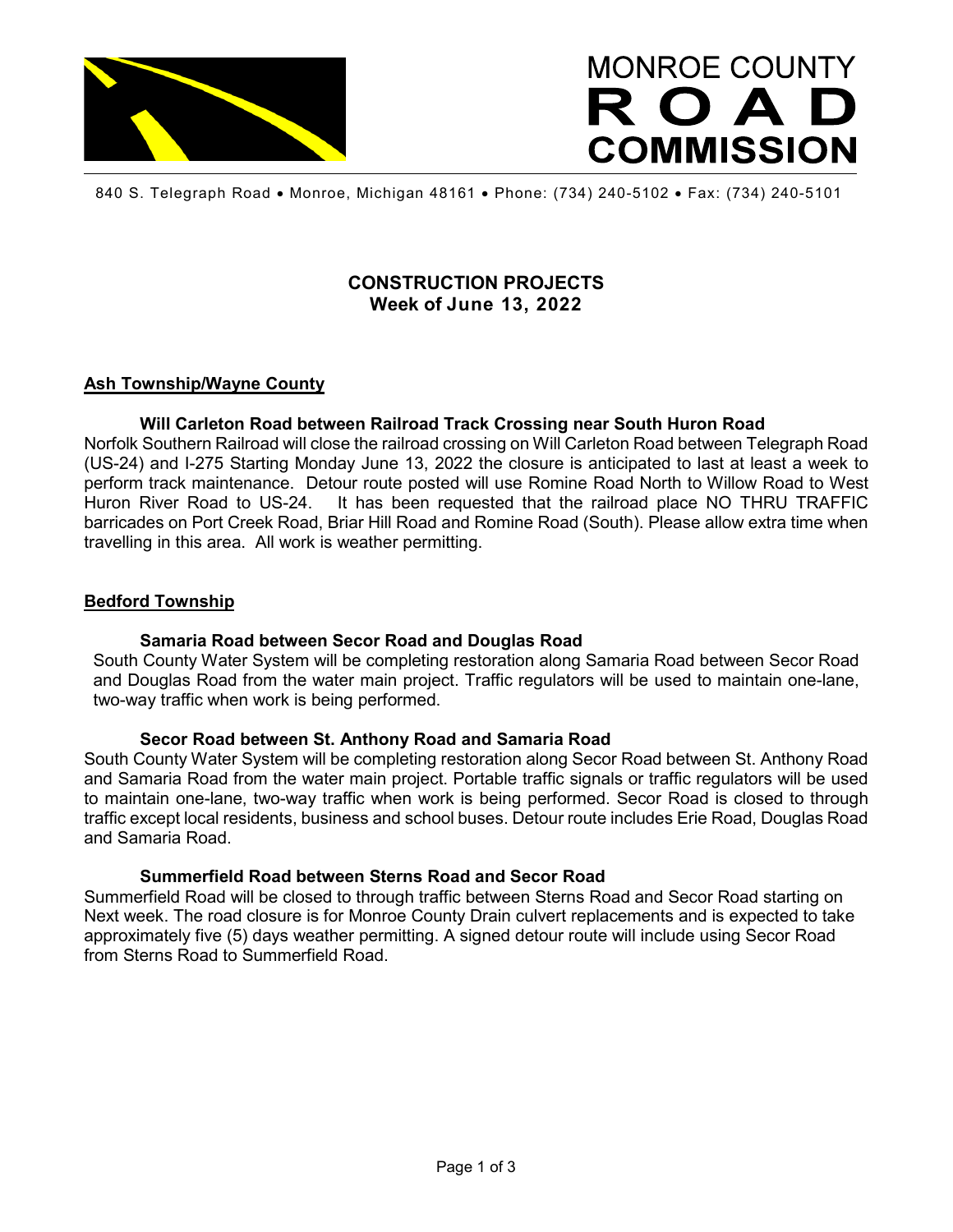## **Berlin Township**

## **Newport Road between Bomiea Road and North Dixie Highway**

Newport Road is scheduled to be closed to through traffic between Bomiea Road and North Dixie Highway next week for removal and replacement of drainage cross tile. No detour route will be posted due to low traffic volume. All work is weather permitting

## **Exeter Township**

#### **Chip Seal Projects**

The following roads is tentatively scheduled to be chip sealed during the upcoming week. The roads will be closed to through traffic while crews are working, and the roads will be swept the following day. Motorists are encouraged to travel at the advisory speed limit of 25 mph until the chip seal surface has been swept.

**Blazer – Stadler to Village Limits Blazer – Stewart to Stadler Doty - Scofield to South Stony Creek Steffas –Heiss to Zink Steffas – Zink to South Stony Creek Timbers - South Stony Creek to Stout**

#### **Exeter/Raisinville Township**

#### **Chip Seal Project**

The following road is tentatively scheduled to be chip sealed during the upcoming week. The road will be closed to through traffic while crews are working, and the road will be swept the following day. Motorists are encouraged to travel at the advisory speed limit of 25 mph until the chip seal surface has been swept.

#### **Bluebush – Maybee Village Limits to Steffas**

#### **Frenchtown Township**

#### **Chip Seal Project**

The following road is tentatively scheduled to be chip sealed during the upcoming week. The road will be closed to through traffic while crews are working, and the road will be swept the following day. Motorists are encouraged to travel at the advisory speed limit of 25 mph until the chip seal surface has been swept.

#### **Stewart – Bates Lane to Bluebush**